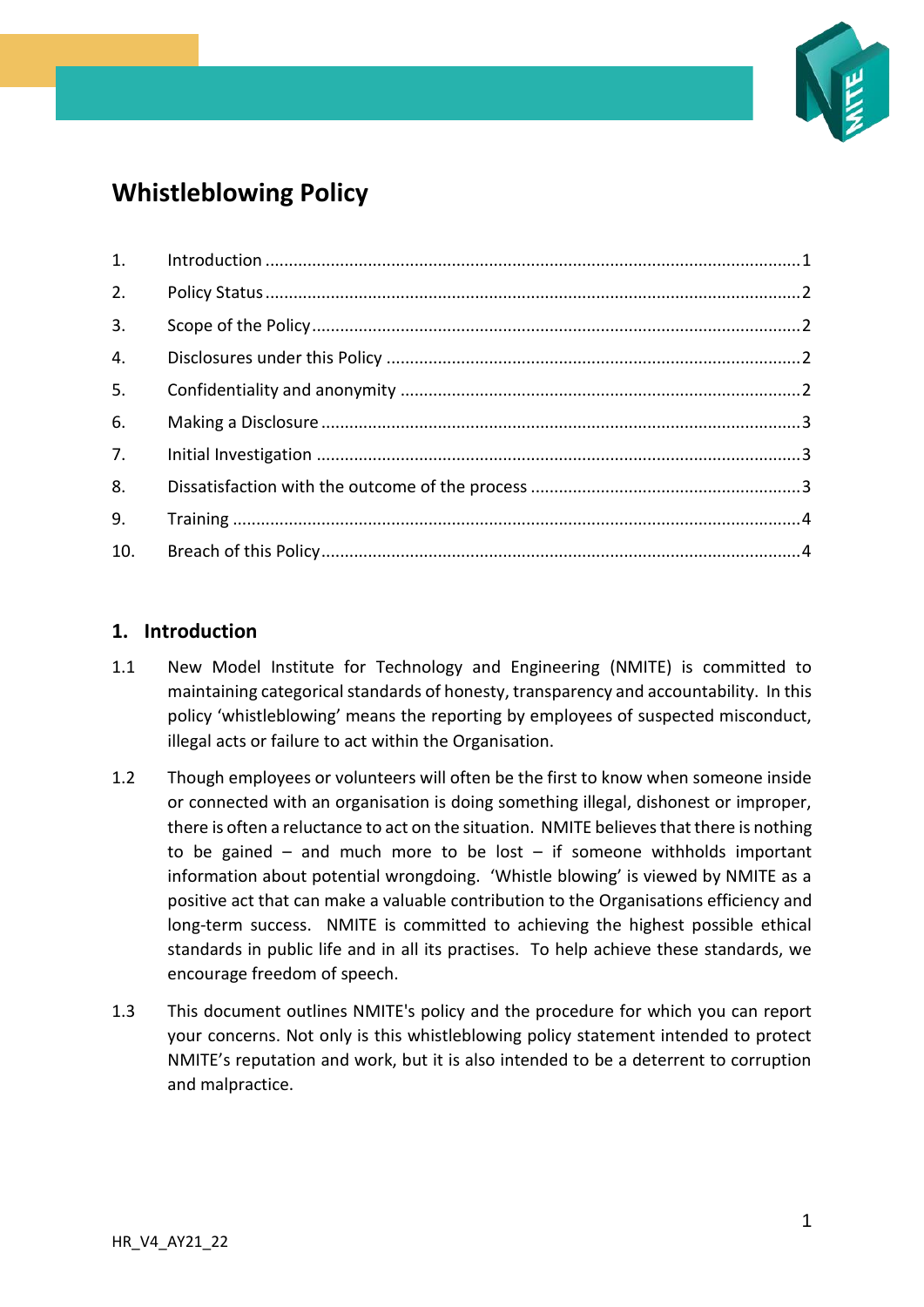

# <span id="page-1-0"></span>**2. Policy Status**

This policy applies to each member of NMITE community  $-$  staff (including honorary, emeritus and visiting staff), learners, Trustees and volunteers. This policy is non-contractual, and we reserve the right to amend it at any time.

# <span id="page-1-1"></span>**3. Scope of the Policy**

- 3.1 This policy is intended to enable those who become aware of wrong doing in NMITE affecting some other person or service, to report their concerns at the earliest opportunity to they can be properly investigated.
- 3.2 The Whistleblowing Policy is not intended to replace existing procedures:
	- If your concern relates to your own treatment as an employee, you should raise it under the existing Grievance or Harassment Policies.

#### <span id="page-1-2"></span>**4. Disclosures under this Policy**

- 4.1 You can make a disclosure under this Policy if you have genuine concerns relating to any of the following areas of malpractice, or suspected malpractice:
	- Criminal activity
	- Breaches of justice
	- Activities compromising health and safety
	- Activities that damage the environment
	- Failure to comply with a legal obligation
	- Bribery, be it financial malpractice, impropriety, or fraud
	- Attempts to conceal any of the above
- 4.2 This applies to incidents past, present, or prospective. You are encouraged to report suspected wrongdoing as soon as possible. No action will be taken against you if you raise genuine concerns even if the concern you raised is not confirmed by any subsequent investigation.

# <span id="page-1-3"></span>**5. Confidentiality and anonymity**

- 5.1 Any disclosure you make under this Policy will be treated as far as reasonably practicable in a confidential and sensitive manner. If confidentiality is not reasonably practicable, for instance, because of the nature of the information, this will be explained to you.
- 5.2 We hope you will feel comfortable to voice any concerns openly, though, you may make a disclosure anonymously. However, concerns expressed anonymously cannot be dealt with as effectively as open disclosures as they are often more difficult to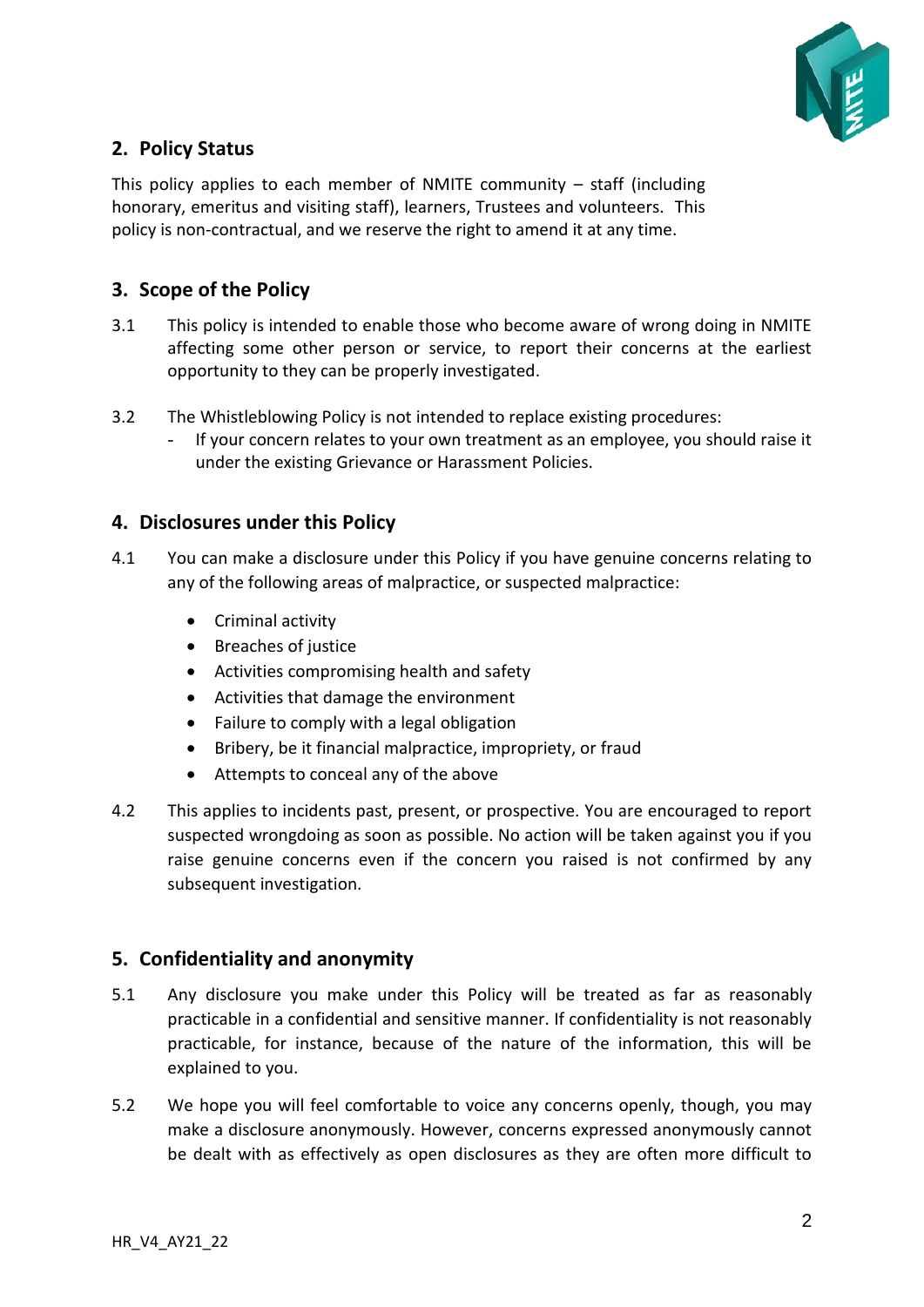

investigate. There may also be situations where anonymity cannot be possible due to legal reasons, such as the use of evidence in a court case.

# <span id="page-2-0"></span>**6. Making a Disclosure**

- 6.1 In the first instance you should bring the matter to the attention of your line Manager, who will inform the HR Director (People and Culture). If the disclosure contains allegations about [your immediate manager] or the malpractice occurs at this level, you may make the disclosure directly to THE HR Director (People and Culture).
- 6.2 If your disclosure contains allegations which you do not wish to make to the HR Director (People and Culture) you can make the disclosure directly to the CEO.
- 6.3 If your disclosure concerns a very serious allegation, the Board will be notified.

The HR Director (People and Culture) can be contacted on:

01432 371111 X 329

[HR@nmite.ac.uk](mailto:HR@nmite.ac.uk)

The CEO can be contacted at:

01432 37111 X 310

[CEO@nmite.ac.uk](mailto:CEO@nmite.ac.uk)

# <span id="page-2-1"></span>**7. Initial Investigation**

- 7.1 Once a concern has been raised, we will investigate this. If you have not made the complaint anonymously, you will be asked to attend a meeting as part of this investigation.
- 7.2 We will keep you informed as to the progress of the investigation, as far as is possible and appropriate. It is must be remembered that confidentiality obligations may apply. Please note that you will not be given details of any disciplinary action taken unless we consider this appropriate.

# <span id="page-2-2"></span>**8. Dissatisfaction with the outcome of the process**

If you are dissatisfied with the outcome of the investigation, you should raise your concerns with the Chair of the Board, giving the reasons for your dissatisfaction. They will respond in writing notifying you of their acceptance or rejection of the need for further investigation and the reasons for this.